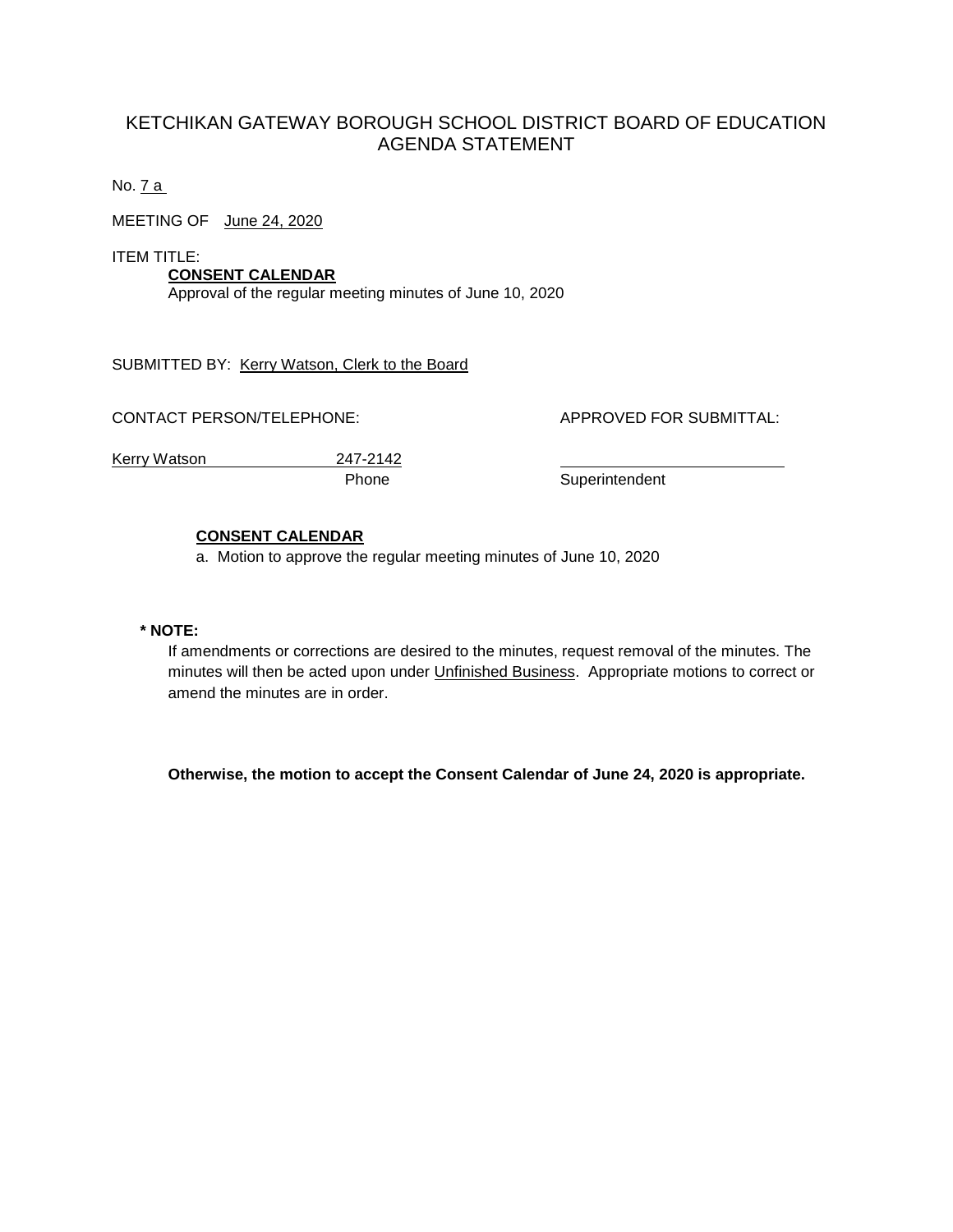#### **KETCHIKAN GATEWAY BOROUGH SCHOOL DISTRICT BOARD OF EDUCATION Regular meeting of June 10, 2020 Ketchikan Gateway Borough Assembly Chambers**

## **CALL TO ORDER; PLEDGE OF ALLEGIANCE; ROLL CALL**

The Ketchikan Gateway Borough Board of Education met in regular session on the 10<sup>th</sup> day of June in the Ketchikan Gateway Borough Assembly Chambers. Board President Bridget Mattson called the meeting to order at 6:00 p.m.

The following members were present to establish a quorum and due notice had been published: Board President Bridget Mattson; Clerk-Treasurer Diane Gubatayao; Board Members Leslie Becker; Jordan Tabb, Paul Robbins Jr. and Thomas Heutte. Vice President Sonya Skan joined the meeting via teleconference at about 6:03 p.m. (A technical issue prevented her being connected telephonically earlier.)

Administrative staff present included: Beth Lougee, Superintendent; Business Manager Katie Parrott; and Board Clerk Kerry Watson.

#### Vision and Mission Statement

The vision and mission statements were read by School Board Clerk-Treasurer Diane Gubatayao.

# **APPROVAL OF THE AGENDA**

**Motion to approve the agenda of June 10, 2020**

Moved by: GUBATAYAO; Second by: HEUTTE

### **ROLL CALL**

**HEUTTE, GUBATAYAO, BECKER, ROBBINS JR., TABB, MATTSON – ALL AYES**

*MOTION PASSED*

#### **PUBLIC RECOGNITION**

Board Member Diane Gubatayao gave recognition to the parents, community members and businesses who organized the promenade parade for the graduating seniors.

She also recognized Marian Gonzales who is retiring as principal of Tongass School of Arts and Sciences after many years with the district. Ms. Gubatayao described her as an exceptional educational leader, and wished her well in her future.

Noting he is co-chair of Ketchikan Little League and softball, Paul Robbins Jr. commented on how impressed he was with the community and small businesses for sponsoring these sports despite economic difficulties.

#### *Moment of Silence*

Board President Mattson asked for a moment of silence in light of the current strife in the country, and in respect of continuing to work to build greater diversity and respect in the school district.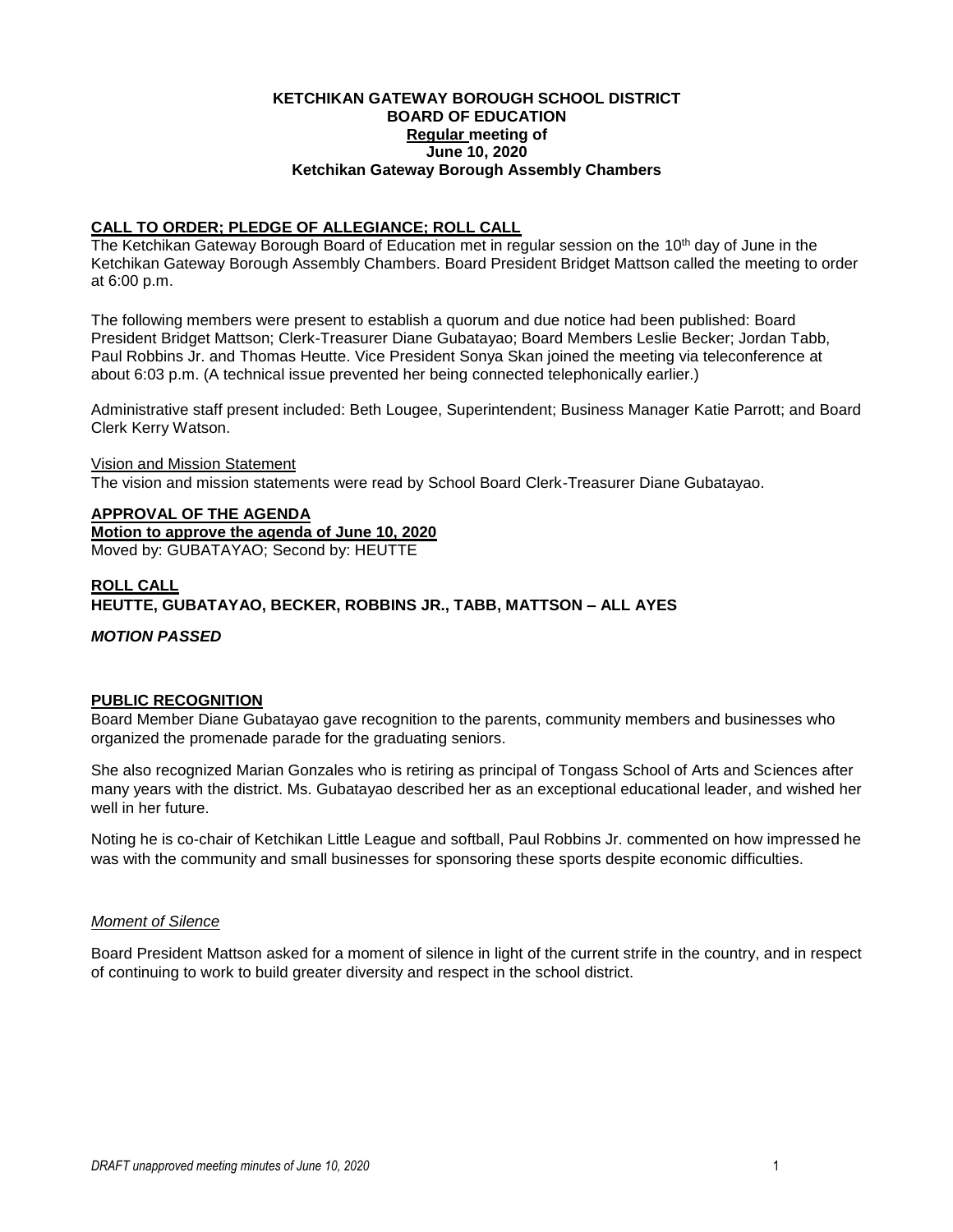#### **CITIZEN REMARKS**

*(Citizen remarks sent via email were heard first, read by the Board Clerk.)*

Jasen Hansen advocated for a full opening of school with a renewed emphasis on hygiene, and requiring sick staff and students to stay home. Students should be in school, he wrote, and under a minimal risk plan. To accommodate the varying comfort levels of families, he suggested some elementary schools could be operated under a different risk environment. In a follow up email, Mr. Hansen suggested that if the low risk plan was chosen, school be scheduled with every student going for a half-day rather than only two days a week.

Michelle Hall asked for clarification on the Wednesday schedule. She stated there were contradictions in school district communications regarding whether it was a school day or not and, if off-site, parents would need to arrange for their children.

Jennifer Enters wrote about the Zoom-delivered schooling option not being effective for her elementary-age son, and taking an emotional toll on him. Children will fall behind with this method, she stated. She did suggest that Zoom could be used effectively to provide instruction for children who were ill and needed to stay home. Take temperatures of children before they enter school and send sick kids home, she wrote.

Parent Jacqueline Hansen wrote about the negative impact of the Zoom meetings on her six-year old son in which he felt unseen and unheard. She stressed there should be less screen time in any plan for the upcoming school year. The low risk plan of two days a week at the school site is unacceptable, she wrote.

Parent of two school-aged children, Rhea Bromley called for schools to be fully open on time in August. She stated concern that students overall will be behind coming back to school in the fall. Ms. Bromley also stated support for more cleaning of the school, hand-washing and other hygiene measures if it would provide for students to be in school five days a week.

Theresa Elliot asked the district to reconsider the risk levels in Ketchikan, as she feels the benefits of physically being in school outweigh the risks. In part, she cited statistics of the low number of coronavirus incidences in children. She objected to students starting school two weeks late, contending that teacher planning time should have already occurred; and stating that lost time for students was an injustice. Ms. Elliot offered suggestions for measures to open school in the fall. She urged that parents be allowed to make a decision on the level of risk they are willing to take for their children to re-enter school.

While stating appreciation that school startup plans were being shared with parents, Erica Nickich wrote that the Board vote on the Smart Start Plan occurred without the public's prior knowledge. This parent asked why school wasn't being opened at the minimal risk level when organized sports, prom and summer camp are currently being offered. She expressed concern with how a low-risk scenario would impact families with full-time working parents. She wrote that teachers are receiving more and more professional development, when the time and money needs to be spent on the children. Kids need to be in class, wrote Ms. Nickich.

Shelby Reese wrote of her frustration with district decisions such as the early release Wednesdays. The parent of children in all grade levels (elementary, middle school and high school), wrote that the early release had been untenable with daycare issues, so she had to take her children with her to work on those afternoons. Ms. Reese felt that children will fall behind in school with any of the Smart Start plans, due to the Wednesday schedule. She provided suggestions for keeping schools clean and using funds from this past school year, which she indicated were available due to it being shortened. She wrote there were other possibilities as well to make school safe and productive. She stated she thought the district would receive hundreds of letters from parents who have found schooling at home unmanageable.

Jessica Freeman provided a succinct statement asking for a reopening of school in the fall with a full time Monday through Friday schedule. Children need social interaction, and many parents are unable to work or can't afford childcare with other proposed school schedules, wrote Ms. Freeman.

Shana Criscola, parent of a high school student, wrote that school re-start information was not provided in a timely manner, although she appreciated the June 4 communication to parents from the Superintendent. The motion and Smart Start plan discussed at a recent school board meeting were not adequately communicated, she wrote; and involved significant changes to the start of school. She also felt information about the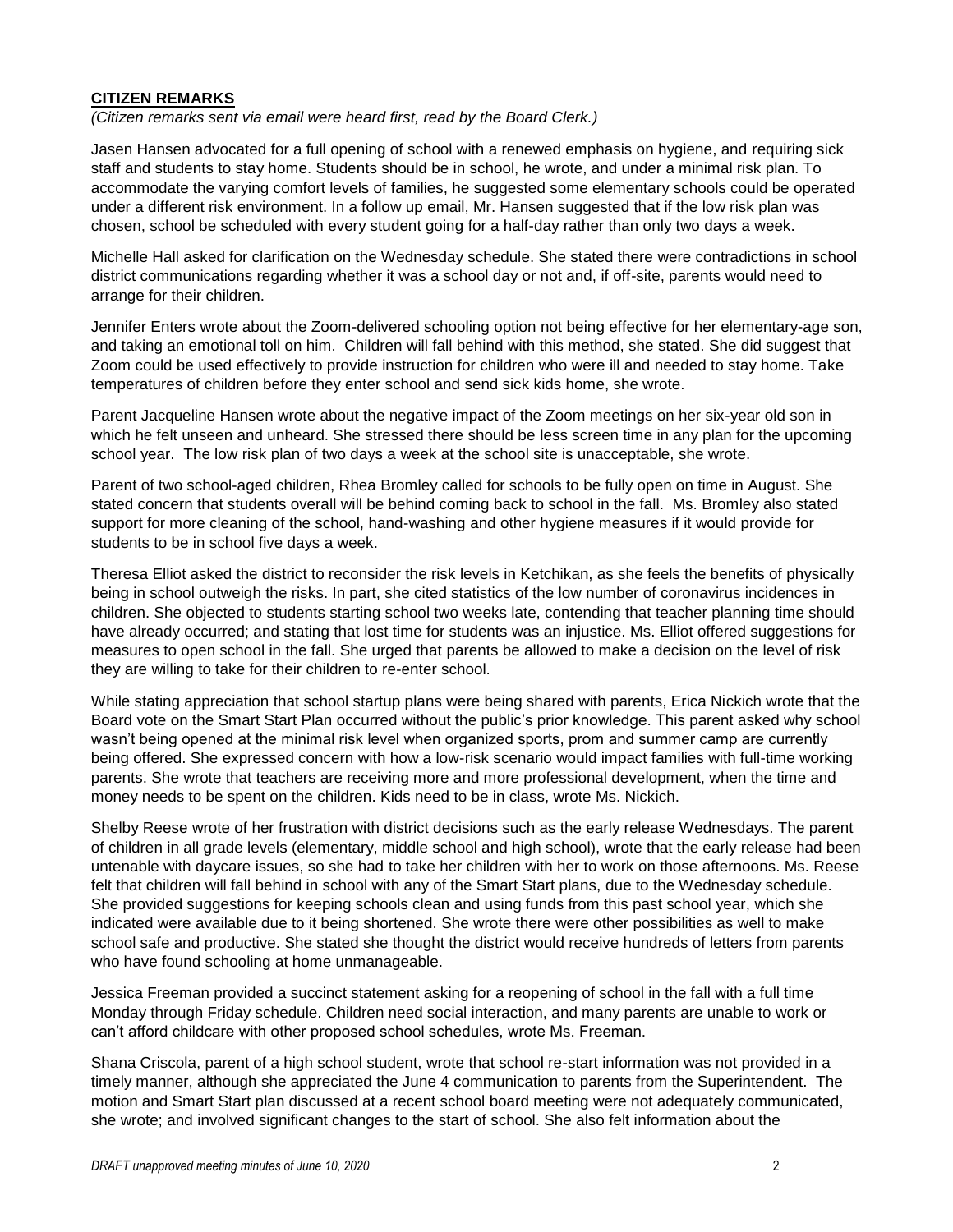Wednesday schedule was misleading. She objected to zero cases of COVID-19 in Ketchikan being used to determine a low risk or minimal risk. Parents shouldn't be forced to choose between their children's education and making a living, she stated. Children have the right to an education and the school district needs to be accountable to parents, she wrote.

Nicole Koenneker wrote that this would be the first year for her child in the school district. She called for school to be 5 days a week for full days. She stated she was discouraged with the manner in which school was provided at the end of the year, with participation being optional. She felt it would have been possible to provide new contact material through Zoom. Decisions by the Smart Start Team should factor in the quality of education that Ketchikan students deserve, she wrote. She also described the effect on children psychologically when they learn from a distance without social interaction.

Jennifer Castle submitted several ideas for next year's school schedule. Classes could be set up for 100% student participation on all school days by using video cameras and laptops in the classroom to allow students at home to see the classroom. With this method, teachers wouldn't have to prepare two different lessons for the separate student groups, she wrote; and students at home and in class could learn together and it would be more engaging. She also suggested utilizing the Alaska Digital Academy for the online academics.

Annette Headley expressed concern with the future health of young people from not attending school full time. She said the online learning was not effective and not engaging for young children. She also expressed concern for the children who might be exposed to physical or emotional abuse or neglect while at home. Ms. Headley questioned if budget had been a factor in the schooling decisions. She thanked the Board for its time and service, as well as teachers, coaches and support staff.

Student Vada Headley wrote that she wanted to go back to school. She misses learning and likes reading, she wrote. She added a message directed to her teacher stating that she missed her.

Ten individuals who had attended the meeting in person then provided public comment.

Christy Johnson stated she is concerned that her grandchildren, who are first-graders, will not have a stable start of school this coming year. She asked why school couldn't be started at a minimal risk level, pointing to children already attending daycare together. If the lower risk scenario is selected, she suggested putting siblings on the same school schedule so older siblings could help watch younger siblings during the at home school days. Ms. Johnson also questioned how the district could guarantee that every student receives the education they're entitled to when it is delivered online. Lastly, she asked about assistance for parents regarding the online learning platforms.

Laurie Hodne stated she was concerned and frustrated with the administration and Board. She indicated the Board had approved of a draft plan without knowing its contents, and should have postponed that action. She spoke about her daughter's needs to be academically successful, including the importance of repetition and consistency in practicing skills. Mrs. Hodne said her daughter has regressed in many areas under the distance delivery method. She cited statistics about the lower COVID transmission from children, and commented on the negative impact of children not receiving in person education. Many students with disabilities have needs that are almost impossible to meet with online education, she added. She indicated parents are capable of determining whether it is safe for their children to be in school, and whether they would transmit an illness to others. Additionally, Mrs. Hodne commented on her concern for the well-being of those children who had never taken part in the Zoom options. She asked for clarification as to whether the Smart Start plans to re-open school were based on state mandates, or whether they were guidelines.

Board President Mattson stated that the state's Department of Education and superintendents were having regular meetings regarding school planning; and were all in somewhat of a waiting period to see what would happen with COVID-19. Ms. Mattson said she believed the Smart Start was a recommendation at this point.

Board Member Gubatayao commented on the matrix showing various risk levels which was supplied by DEED for schools to plan re-opening. She added that mandates usually were formulated upon advice from the state health department.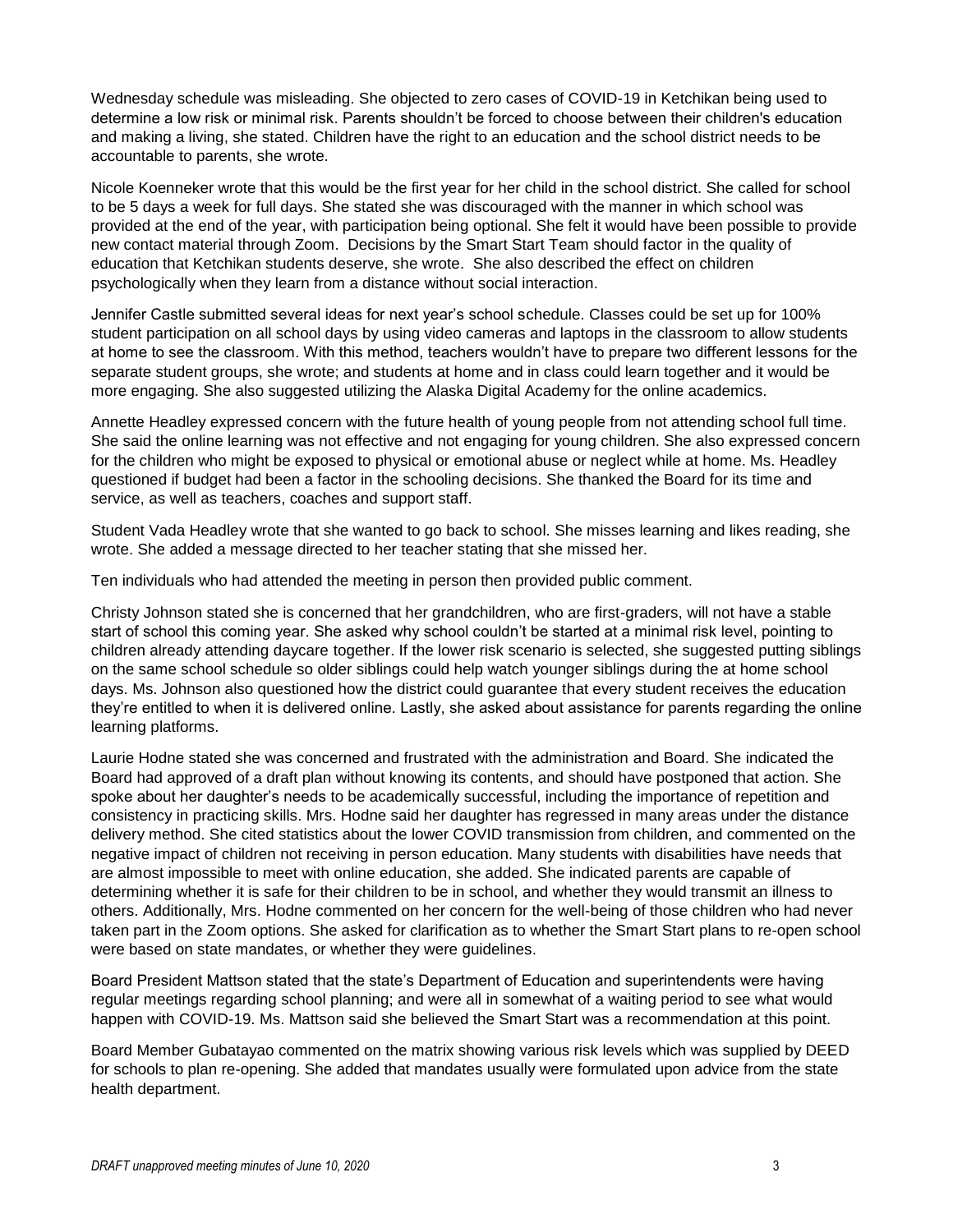Speaker Nicole Anderson shared her concerns with how online instruction had affected her second-grader. He had struggled with reading, and is now further behind than he would have been without COVID, she said. Ms. Anderson said that even though she has a degree in elementary education, she struggled to help her child. She believes Ketchikan is at a minimal risk level and students should be in school with teachers, learning hands-on. She noted she might have to homeschool as an alternative, and shared how that would be difficult as a full-time worker. Ms. Anderson also commented on her other two children's experiences with the Zoom delivery. Her fifth-grader absorbed them, she said; while her middle-school age child was often one of the few students present for the online classes.

Loreal Linne currently has three students in school - one each attending high school, middle school, and grade school, she said. She stated support for the comments heard that evening, from the letters and at the podium. She advocated for as much in school class time as possible, preferably a minimal risk plan with students attending 100 percent in the classroom. Ms. Linne asked for clarification on the Wednesday schedule in terms of onsite class time. She also asked for more details on the risk levels and what would trigger going to the next level, i.e. would one positive case in Ketchikan put the schools at a different risk level. She added that she appreciated that there would be weekly updates regarding the planning.

Rhea Kahle, the mother of an incoming high school sophomore, said her son had taken advantage of the Florida online opportunity, but did not adapt well to online learning. The screen is not a teacher, and kids need person to person contact, she said. Ms. Kahle said school should start under a minimal risk. If incidences occur necessitating a higher level, then revert back, she said. Ms. Kahle also stated she was appalled to read in a news article that there wasn't a budgetary number yet attached to Ketchikan's school reopening plan.

Taylor Lee read a statement from the Alaska DEED website which described the Smart Start Plan framework as guidance to school districts that is not mandated or state required. School districts have the authority, responsibility and flexibility to be responsive to their communities, she further quoted from the website. Ms. Lee said that the low risk plan is not in the best interest of students or families. For elementary age children going to school only two days a week is pointless, she said. However, if that had to be the plan, she suggested those two days be consecutive. Ms. Lee also questioned proposals to use additional facilities in the community to provide options for kids on the off-site days. She asked how that was different than going to school and would there be help with asynchronous learning at the sites. She also contrasted Ketchikan's plans and situation with that of the Anchorage School District.

Sidney Hartley described the balancing act of parenting, helping with at-home education, and being a student herself. She also commented on the difficulty in trying to fulfill her job working with special needs students. In addition, she couldn't do so online in her home environment without breaking confidentiality, she said. Ms. Hartley stated that the online classes were a short term fix with long-term consequences. She said she thought that class size was the issue that needed to be tackled, especially with the younger age students. Ms. Hartley thanked the Board for caring about those working at home. She suggested the Board and community work on a long-term lasting plan.

Nathaniel Currall introduced himself as a parent of three children in the school district, whose mother had been a teacher in Ketchikan. He also prefaced his comments by thanking teachers, and also thanking the Board for its dedication. The online optional school was a complete failure in his home, he stated, with its lack of grading, expectations, and ending early. He objected to this tack, saying it is the school district's job to educate and Ketchikan students will be behind their peers academically. Mr. Currall objected to plans to begin school later for students and also to the Wednesday schedule. He questioned what the professional development on Wednesdays had accomplished, and whether that had been reported publicly. Regarding the Smart Start Plan, Mr. Currall contended that its approval at a previous Board meeting may have violated the Open Meetings Act. He urged that parents have input into the school planning and determination of risk levels. He also commented that due to some of the schooling scenarios, an argument could be made for parents to choose homeschooling instead.

Christy Willis shared her perspective on moving here recently from Iowa, and wondering about the quality of education her daughter would receive. She noted she had been raised here, and had been employed by a school district in Iowa. Ms. Willis stated that she felt the education level would be awful under what she'd seen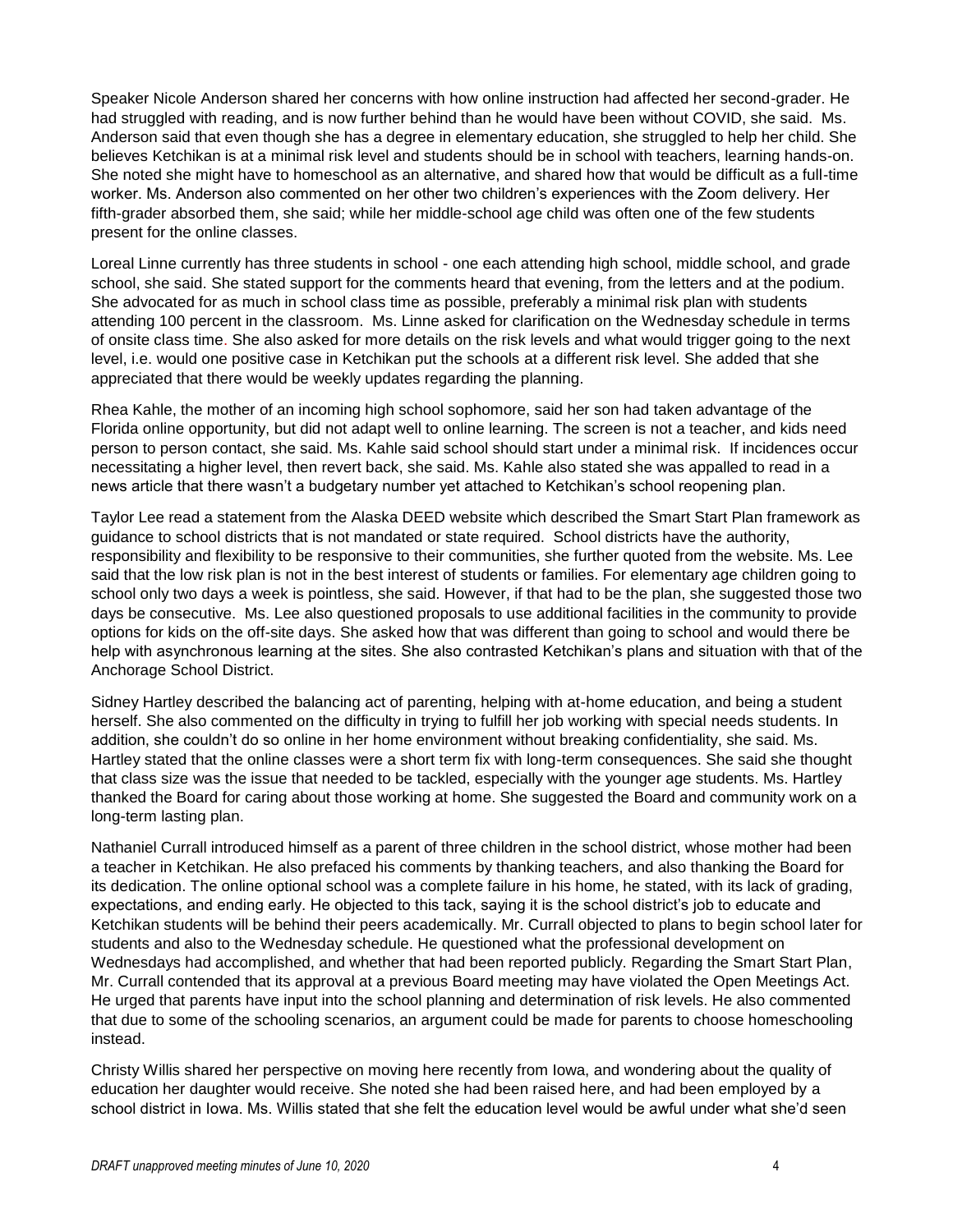proposed for next school year. She mentioned she knew of other states which are planning on normal, full school attendance. She expressed concern with Ketchikan students being competitive in the future.

Laura Munhoven relayed her experiences as a parent dealing with the education delivery as a result of the COVID situation. She became her children's primary educator, she stated, spending money on materials and supplies. She said she was discouraged by the district's policy that no new material would be taught for the remainder of the year; and objected to its approach in stating it was trying to be equitable. Ms. Munhoven said that not doing anything for the remainder was not fair to any of the Ketchikan students or their future. Children need to be in school, learning by doing and not watching screens, she said. She stated support for opening school at 5 days a week with full days, while encouraging good hygiene and staying home if sick. Make the right decision for Ketchikan students, she concluded.

#### Superintendent Report

Superintendent Beth Lougee referred to her report in the meeting materials. Included was a letter sent to parents the previous Friday. Ms. Lougee said she plans on providing this type of communication every Thursday to keep the community informed. In addition, some town hall type meetings are being considered. Ms. Lougee emphasized that the plan for next school year is evolving, and what it looks like now may be substantially different by August. The commitment is to put forth the best education program based on COVID-19 circumstances at that point.

Superintendent Lougee also noted she'd included information on the plans for a new boiler at Kayhi, with requests for bids currently being advertised. She also had included some historical information on a biomass boiler, as that had been discussed and listed as a capital improvement project in past years. There have been discussions with the Alaska Energy Authority regarding funding sources as well, she said.

Mr. Robbins inquired whether the district was aware of the grants available through the U.S. Forest Service. Ms. Lougee said she met with federal officials regarding those grants in February and indicated the district would apply for the grants when they are available.

Ms. Gubatayao asked the Superintendent the latest guidance from the state health officials in regards to school openings. Superintendent Lougee responded that it continues to emphasize staying six feet apart, practicing good hygiene; and taking temperatures. She offered to send more specific information from the state that is informing the district's planning.

Board member Leslie Becker commented on the Board's action on the draft plan at the last Board meeting. President Mattson said the Board gave guidance on an evolving plan based on the state guidelines as to risk. Ms. Becker asked when the Board would move forward on a final type vote in regards to public questions.

Superintendent Lougee responded that the direction sought at the last meeting provided for teachers to start on the same timeline, but for students to start after Labor Day with a week of orientation. Those dates are what are being publicized, she said.

Ms. Becker followed up by asking for a future report on what had been accomplished by the early release times on Wednesday for professional development. She also requested information on the possibility of adding lost students days from this academic calendar back into the calendar.

Ms. Gubatayao asked if the summer lunch program had been allowed to continue at more than one school site. Superintendent Lougee answered that waivers allowing that had been received, so the lunch program offered in response to the COVID school closures, will continue.

Mr. Robbins Jr. suggested looking into using CARES Act funds to pay teachers to start two weeks earlier than the approved school schedule, rather than students missing school days by starting later.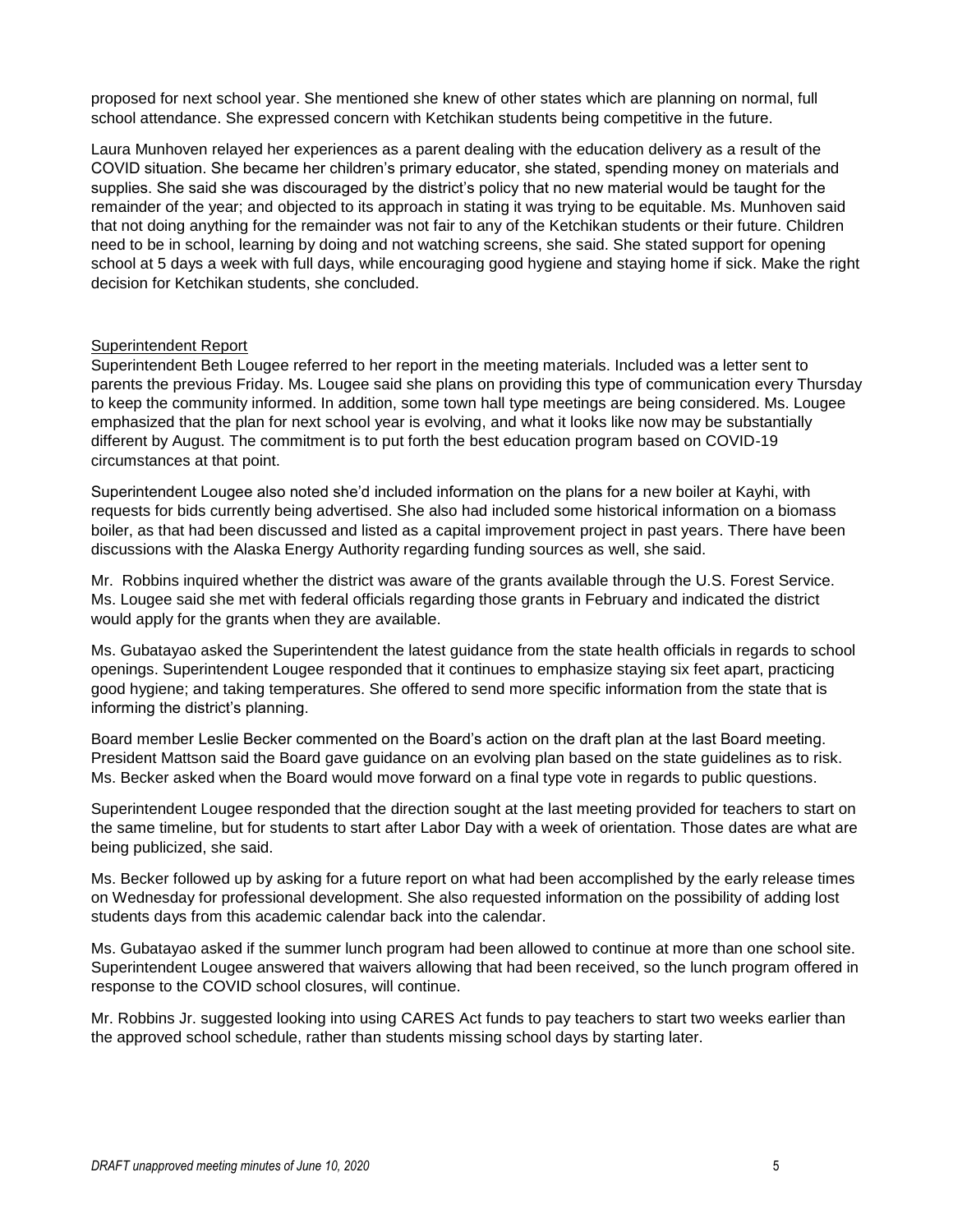#### **CONSENT CALENDAR Motion to approve the Consent Calendar of June 10, 2020**

- *a. Motion to approve the regular meeting minutes of May 27, 2020.*
- *b. Motion to approve a contract with Robert Hewitt as district wide administrator and teacher mentor for the 2020-2021 school year.*
- *c. Motion to approve a contract with Katherine Walter for occupational therapy services for the 2020-2021 school year.*
- *d. Motion to approve a contract with Cailin Silcox for occupational therapy services for the 2020-2021 school year.*
- *e. Motion to approve a contract with Lindsey Hargis for speech pathology services for the 2020-2021 school year.*
- *f. Motion to approve a contract with Sheri Adams for speech pathology services for the 2020-2021 school year.*

#### Moved by: GUBATAYAO; Second by: HEUTTE

# **ROLL CALL HEUTTE, SKAN, GUBATAYAO, BECKER, ROBBINS JR., TABB, MATTSON – ALL AYES**

# *MOTION PASSED*

## **NEW BUSINESS**

### **Motion to ratify the 2020-2023 Negotiated Labor Contract between KGBSD and IBEW.**

Moved by: TABB; Second by: GUBATAYAO

#### **Discussion**

Ms. Gubatayao noted that a reference to the director of buildings and grounds was replaced in the contract language, and asked if that meant there was no one in that position. This was confirmed by Superintendent Lougee. Ms. Gubatayao also asked a question in reference to disciplinary documents. Ms. Lougee said that the district does keep documents related to discipline in its personnel files in the human resources department.

### **ROLL CALL TABB, GUBATAYAO, HEUTTE, SKAN, ROBBINS JR., BECKER, MATTSON – ALL AYES**

# *MOTION PASSED*

# **Motion to approve the one-year contract extension with First Student for the 2020-2021 school year, as presented**.

Moved by: ROBBINS JR; Second by: HEUTTE

**Discussion** There was no discussion.

# **ROLL CALL BECKER, GUBATAYAO, HEUTTE, TABB, ROBBINS JR., SKAN, MATTSON – ALL AYES**

#### *MOTION PASSED*

#### *DISCUSSION*

Special Education Task Force: *Task Force member Jordan Tabb reported in its two meetings so far the group has been identifying trends, prevalent concerns, and goals for special education, and re-envisioning what services may look like. The group has 22 stakeholders. Ms. Gubatayao suggested using input from students. Mr. Tabb said he'd defer to administration, but ensuring student confidentiality might be an issue.*

Advisory Committee dates for 2020-2021 (Safety, Transportation, Calendar, Insurance, and Wellness). *Meeting dates for these advisory committees and Board member representatives were provided. The intent is for each committee to meet once per quarter.*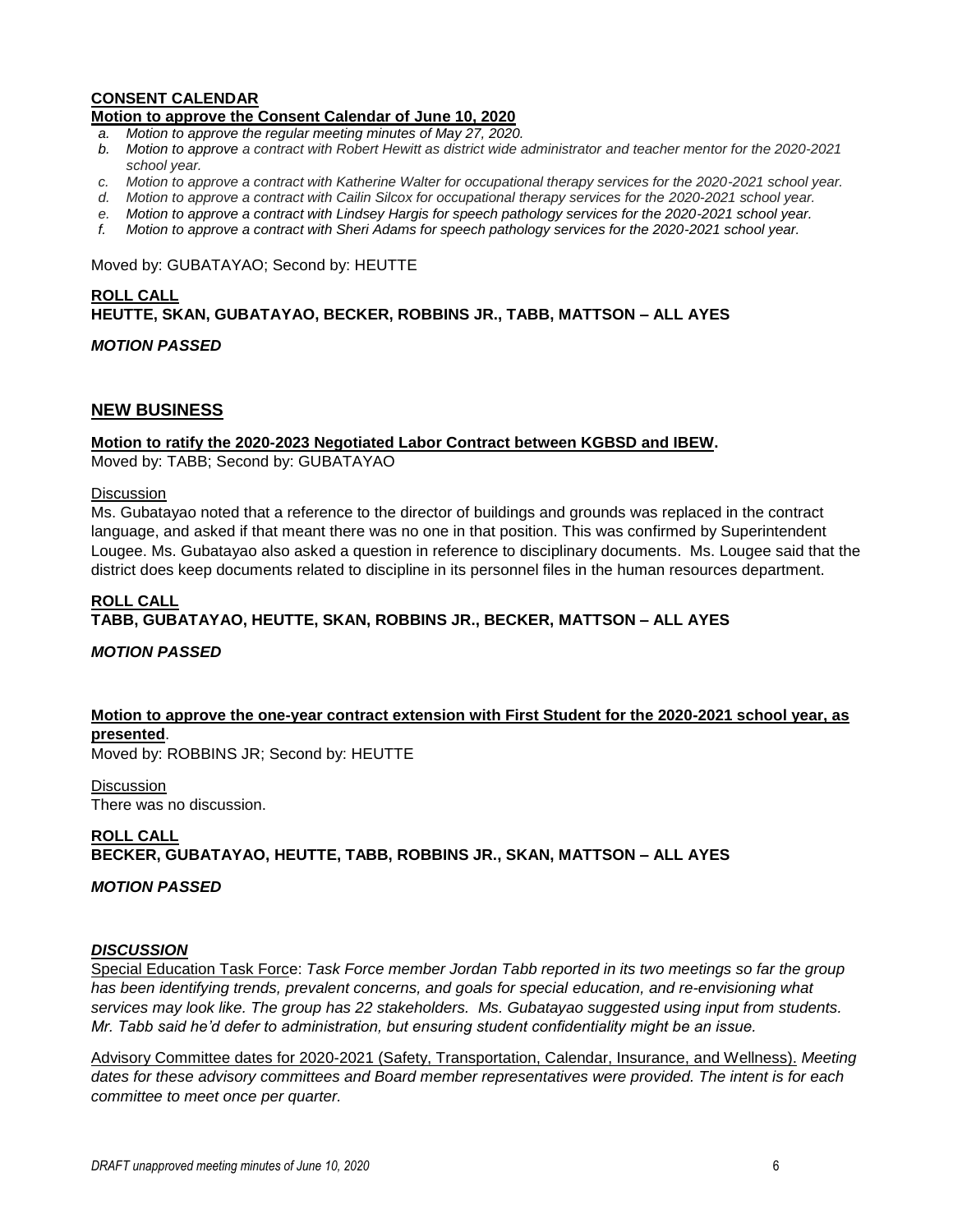### **CITIZEN REMARKS**

Ms. Hodne expressed appreciation for the suggestion to include special education students' input for the Special Education Task Force. She noted it was a way to support and empower students as they're getting ready to transition out.

# **BOARD MEMBER COMMENTS:**

Jordan Tabb responded to some of the concerns he'd heard expressed recently. The district is sailing uncharted waters in trying to provide a quality education during a global pandemic with no playbook, he said; except to rely on educational and medical experts. He said it is a misunderstanding that if the district uses blended learning or distance learning, students will not be required to participate. He differentiated the crisis model which occurred at the end of this school year with what will occur in the fall, and for which teachers have been training. Students will be engaged and learning, he said. In addition, he objected to the idea that teachers will be "off" on Wednesdays and addressed the importance of their professional development. He called the work that teachers will be taking on as "herculean." Mr. Tabb also shared the concern about elementary-aged children on days they might be schooling at home, and noted the ongoing discussions and planning for off-site learning options. Lastly, he stated that if social distancing guidelines put in place to manage safety in schools are ignored, those classrooms will not be safe for anyone.

Mr. Robbins expressed appreciation to parents for showing up and wanting to be involved in the process. He said it was disappointed that some had felt left out in the decision making, and implored Superintendent Lougee and her staff to take this into account. The June 4th communique from the Superintendent was important, he added, and helpful in answering questions being asked in the community. Mr. Robbins said he was glad to know the school planning will be consistently looked at with Ketchikan's reality in mind. He stated that if Ketchikan's circumstances continue to indicate low risk, school should re-open at a minimum risk level.

Ms. Gubatayao also stated her thanks to all the persons who had written letters and commented that evening. She noted her own experience watching her grandchildren on the Zoom meetings, and watching how teachers worked to keep them engaged, noting that her own daughter is a teacher. Ms. Gubatayao also said she wanted to acknowledge what had been occurring in the country with the demonstrations around social justice and racial justice. She said she had married interracially and her family has endured certain things. She referred to the miniscule percentage of one's DNA that determines race; and asked when people were going to look at commonalities instead of differences. Be the change you want to see, she stated in conclusion.

Board Member Tom Heutte expressed empathy with the challenge of working families with young students, stating he's been reflecting on that daily. He commented on the approval of the draft plan for reopening school, stating it was important to get it out as soon as possible. Mr. Heutte also remarked on the difficulty in making good decisions when information on the virus is sketchy and changing, and the pandemic's direction is uncertain. He ended his comments by stating that: these are times that try men's souls, and we're all in this together and we're all on an island together.

Board Member Skan thanked those who had spoken that night. She said she understands homeschooling while having to work and that those are valid concerns. She stated that the speakers' comments have been heard and the Board also wants what is best for children. She said she had participated in the meeting via teleconference as she just flew in to Ketchikan from Anchorage, and didn't want to expose anyone to any potential germs she may have brought with her. She commented on the number of positive coronavirus cases in Anchorage, and noted that some of those individuals are young. Ketchikan may not look the same as other areas, she said. She thanked the Superintendent for her work and in moving forward on planning.

# **EXECUTIVE SESSIONS**

*Administrative Assistants* 

**Motion to enter an Executive Session for an update on negotiations with the Administrative Assistants, a matter the immediate knowledge of which would clearly have an adverse effect upon the finances of the school district.**

Moved by: HEUTTE; Second by: ROBBINS JR.